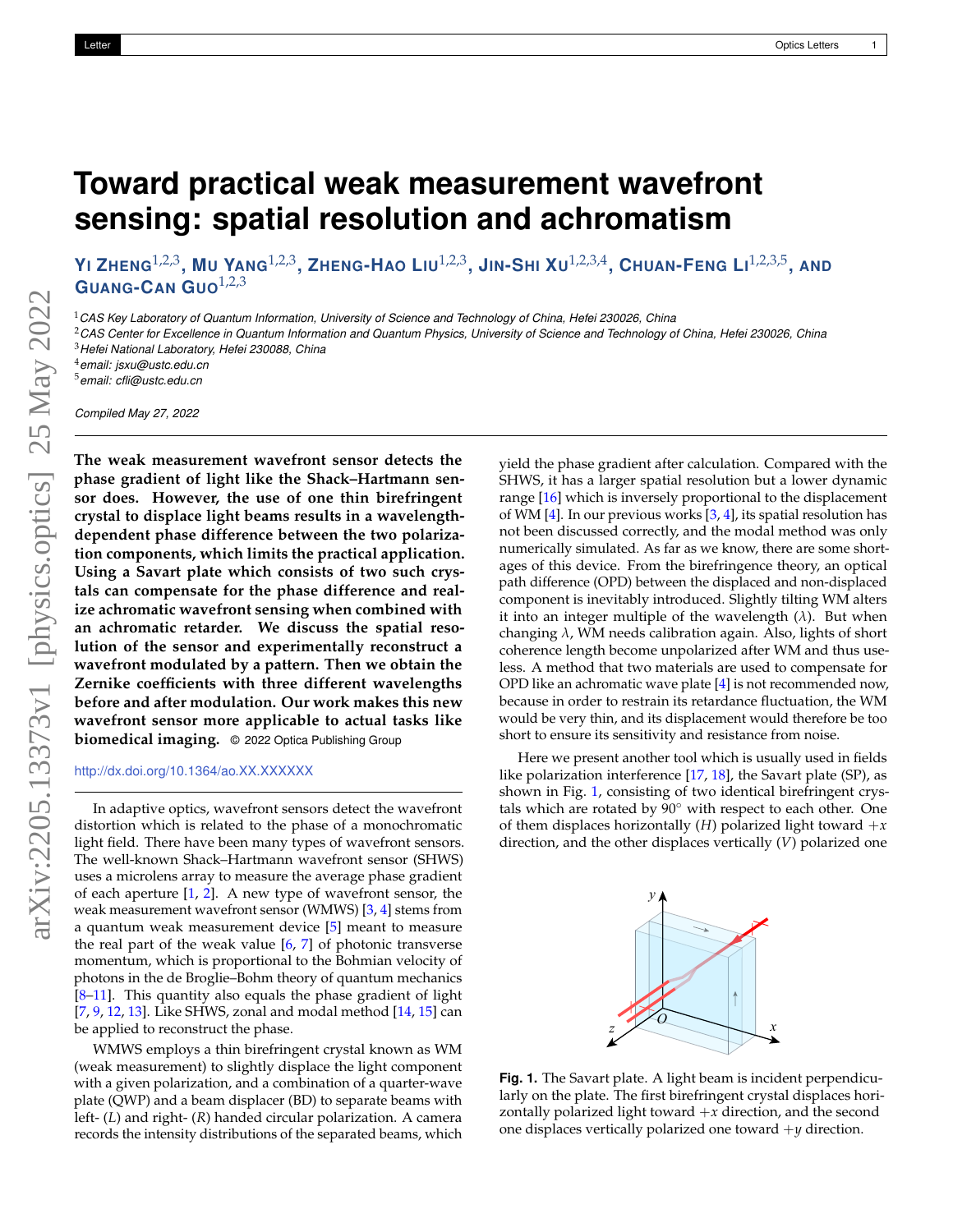toward +*y* direction. The OPD is eliminated as both the polarization components go through a displacement and a stationary process. Note that *l* is still dependent on *λ* due to dispersion, which can be solved by using two materials to make SP itself roughly achromatic [\[19\]](#page-3-17). Then, the QWP should be replaced by an achromatic light retarder. But as we will see, the flatness of the retardance curve is important, and finding a perfect retarder is not easy. The BD can be replaced by a PBS, or we can use a polarization camera, to make this device suitable for a white light within a certain  $\lambda$  range. In this Letter, we explain the principle of achromatic WMWS, discuss its higher spatial resolution than a common SHWS, reconstruct the wavefront modulated by a phase pattern, and obtain the Zernike coefficients of wavefronts modulated by a combination of Zernike polynomials of three wavelengths.

The phase gradient of light  $\mathbf{k} = (k_x, k_y) = \nabla \phi = \nabla \arg \psi =$ Im $[(\nabla \psi)/\psi]$  is related to the complex amplitude denoted as  $\psi(x, y) = A(x, y) \exp[i\phi(x, y)]$  like a quantum wavefunction [\[20\]](#page-3-18), though it can be explained in purely classical optics [\[4\]](#page-3-3). The displacement of a single WM *l* can be calculated from its thickness and optical axis orientation using the birefringence theory. When measuring  $k_x$ , the first WM of SP displaces diagonally (*D*) polarized light toward 45◦ direction, and the wavefunction becomes  $\psi_{\chi}(x, y) = \psi(x - l_t/2, y - l_t/2)$ , where  $l_{\rm t} = \sqrt{2l}$ . The second WM displaces anti-diagonally (A) polarized one toward 135 $^{\circ}$  direction, i.e.  $\psi(x, y) \rightarrow \psi_{\nwarrow}(x, y) =$  $\psi(x + l_t/2, y - l_t/2)$ . If we measure  $k_y$ , the whole SP is rotated counterclockwise (facing the light) by 90◦ . Here we use measuring  $k_x$  as an example to describe its principle. Using a polarizer like a PBS, a light beam with *H* polarization is prepared. Using Dirac's notation, we denote the initial state as  $|\Psi\rangle = |H\rangle |\psi\rangle = (|D\rangle + |A\rangle)|\psi\rangle / \sqrt{2}$ . After passing the SP, the state becomes  $|\Psi'\rangle = (|D\rangle |\psi_{\rangle}\rangle + |A\rangle |\psi_{\rangle}\rangle)/\sqrt{2}$ . Then *L* and *R* polarization component are separated. Letting  $\psi_{x,L/R}(x, y) =$  $\langle L/R | \langle x, y | \Psi' \rangle$ , where  $|L/R \rangle = (|H \rangle \pm i |V \rangle) / \sqrt{2}$ , the intensity distributions at the camera are

$$
I_{x,L/R} \propto |\psi_{x,L/R}(x,y)|^2
$$
  
=  $\frac{1}{4} \left[ A_{\nearrow}^2 + A_{\nwarrow}^2 \mp 2A_{\nearrow} A_{\nwarrow} \sin (\phi_{\nwarrow} - \phi_{\nearrow}) \right]$   

$$
\approx \frac{A(x,y - l_t/2)^2}{2} \left\{ 1 \mp \sin \left[ k_x \left( x, y - \frac{l_t}{2} \right) l_t \right] \right\}, \quad (1)
$$

where approximations  $A_{\gamma} + A_{\zeta} \approx 2A(x, y - l_{\zeta}/2)$  and  $\phi_{\zeta}$  –  $\phi \rightarrow \approx k_x(x, y - l_t/2)l_t$  have been used. Then, we have

$$
k_x \left(x, y - \frac{l_\mathsf{t}}{2}\right) \approx \frac{1}{l_\mathsf{t}} \arcsin \frac{I_{x,R}(x, y) - I_{x,L}(x, y)}{I_{x,R}(x, y) + I_{x,L}(x, y)},
$$
  

$$
k_y \left(x + \frac{l_\mathsf{t}}{2}, y\right) \approx \frac{1}{l_\mathsf{t}} \arcsin \frac{I_{y,L}(x, y) - I_{y,R}(x, y)}{I_{y,R}(x, y) + I_{y,L}(x, y)},
$$
 (2)

which yields the phase difference exactly if the amplitude *A* is constant. The intensity of light can be approximated by  $I(x, y - y)$  $l/\sqrt{2}$   $\approx$   $I_{x,L}(x,y) + I_{x,R}(x,y)$ . The maximum detectable  $|k_x|$ and  $|k_y|$  is  $\pi/(2l_t)$ , which is the dynamic range of WMWS, often lower than an SHWS [\[4\]](#page-3-3), while the sensitivity is improved like the pyramid wavefront sensor [\[21,](#page-3-19) [22\]](#page-3-20). WMWS requires the polarization of the incoming light to be uniform, which can be unpolarized but should not possess spatial structure like vector beams [\[23\]](#page-3-21). For an unpolarized light, the reflected path with *V* polarization can be utilized to measure  $k_y$  by another WMWS to realize real-time sensing.

If there is a phase difference  $\delta$  ( $|\delta| \leq \pi/2$ ) between the two polarization components, the polarization state of the photons with constant spatial wavefunction  $\psi$  becomes  $|\delta\rangle$  =  $(\exp(i\delta)|D\rangle + |A\rangle) / \sqrt{2}$ , and the intensity of *L* and *R* component at the camera will be proportional to  $|\langle L/R|\delta\rangle|^2$  =  $(1 \pm \sin \delta)/2$ . From Eq. [\(2\)](#page-1-0),  $k_x$  ( $k_y$ ) will be  $\mp \delta/l_t$  rather than zero although the light is perpendicularly incident. As for achromatic quarter-wave retarders, only a superachromatic QWP made of at least three materials or a Fresnel rhomb [\[24\]](#page-3-22) satisfy the requirement that the retardance curve is flat enough. We experimentally tested the Fresnel rhomb but found that the wavefront is significantly distorted, possibly because its surfaces are not perfectly flat. So, our experiments use a compromising method: changing the QWP each time we switch *λ*.

The experimental setup shown in Fig. [2](#page-1-1) consists of two parts, input light beam preparation and wavefront sensing. A singlemode fiber transmitting laser beam with wavelength 671 nm, 808 nm, or 880 nm can be plugged into the flange. The beam comes to free space as a Gaussian beam via a collimator and passes through a polarizing beam splitter (PBS) to prepare *H* polarization. It is then reflected by a spatial light modulator (SLM), where phase patterns are added. The WMWS consists of another PBS (to ensure the polarization of light), an SP, a QWP (to be switched), a BD, and a CMOS camera whose pixel width is 5.04 µm. Considering the diffraction of light, it detects the phase of the light freely propagating to the camera. We use a 4 *f* imaging system to measure the light field at the SLM [\[4,](#page-3-3) [5,](#page-3-4) [13\]](#page-3-11). The distance between the second lens and the camera should be larger than the focal length of the Fourier lenses as light beams diffracts less in media like PBS and BD. An iris is placed at the spectrum plane to select the first-order diffracted light. The phase loaded on SLM includes the aberration we need to impose and a grating whose period is proportional to *λ* to ensure the reflected light is at the same angle for different wavelengths. The SP is formed by putting two identically manufactured calcite plates together. The angles between their surfaces and optical axes are 45◦ . It is fixed after calibrating it with respect to 880

<span id="page-1-1"></span>

<span id="page-1-0"></span>**Fig. 2.** The experimental setup. A single-mode fiber (not shown) transmitting a laser beam with a wavelength of 671 nm, 808 nm, or 880 nm is plugged into the flange. After passing through the collimator and a polarization beam splitter (PBS), its phase is modulated by a spatial light modulator (SLM). A pair of Fourier lenses is used to image the optical field onto the camera. An iris is placed at the spectrum plane. The weak measurement wavefront sensor (WMWS) consisting of a PBS, a Savart plate (SP), a quarter-wave plate (QWP), a beam displacer (BD), and a CMOS camera detects the phase gradient of the light. HR: Highly reflective.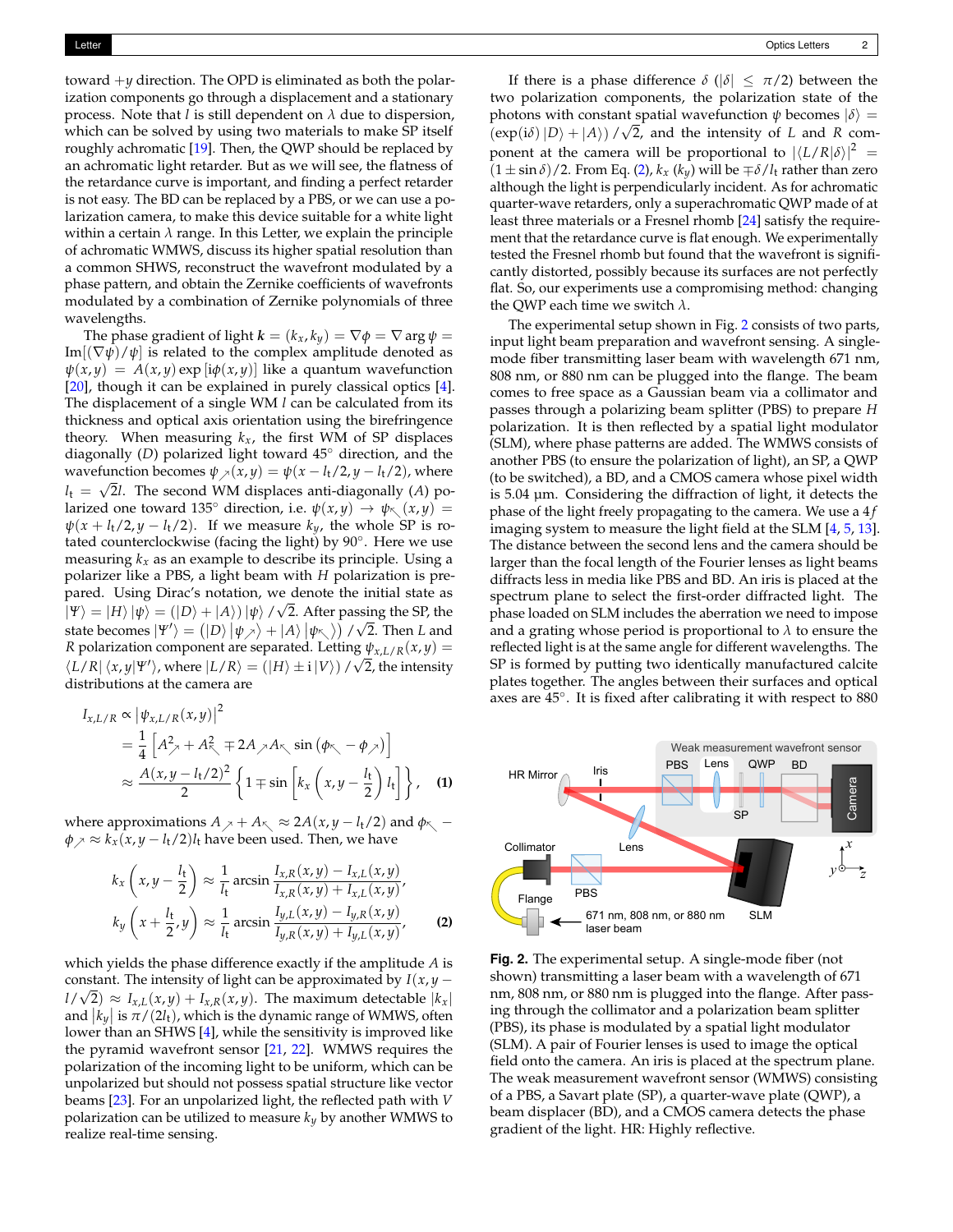nm light, i.e. tilting it to ensure the maximum intensities of the *L* and *R* component are the same and the light coming out of SP is not at *V* polarization. The reason is that the displacement leads to an OPD [\[4\]](#page-3-3) and thus an intensity difference if the SP is not perpendicular to the reference light. If the OPD equals *nλ*/2 (*n* is a non-zero integer), the polarization will be switched. If it equals  $n\lambda$ , the result may not be affected for this  $\lambda$ , but there will be a phase difference for other *λ* values.

The spatial resolution of WMWS seems to be directly related to the camera, and wavefront sensing of a light beam scattered by a diffuser has been demonstrated [\[3\]](#page-3-2). In fact, this property is determined by *l*t . For example, a wavefront with its phase  $\phi(x, y) = c \sin(2\pi x/l_t)$  where *c* is a constant will lead to  $k_x = k_y = 0$ . From the Nyquist–Shannon sampling theorem [ $25$ ], the smallest period of phase function allowed is  $2l_t$ . We just use  $l_t$  to describe its spatial resolution, while we use the size of each lenslet to describe that of SHWS. In our experiment,  $l_t \approx 51.5$  µm for 880 nm light, which is smaller than the lenslet size of a common SHWS, for example, 150 µm. Nevertheless, a high-resolution camera provides more details to reduce the error. Experimentally, we loaded a phase pattern of letters "USTC" which are blurred to avoid sharp phase changes exceeding the dynamic range, and reconstructed the wavefront shown in Fig. [3](#page-2-0) using the WMWS with the zonal method, as patterns are not simple aberrations. The root-mean-square error (RMSE) from the reconstructed phase and the pattern itself is 0.0469*λ*, which might be smaller if we were able to compare it with the inaccessible actual wavefront after the  $4f$  system with an iris. We also performed a numerical simulation of the wavefront detected and reconstructed by the SHWS mentioned above, where the letter "S" is obscure. Note that for WMWS, the dynamic range increases with the spatial resolution, contrary to the SHWS with a fixed focal length.

The modal method is by expanding an arbitrary phase function as  $\phi(x, y) = \sum_{n=0}^{+\infty} \sum_{m} a_n^m Z_n^m(x, y)$ , where  $Z_n^m(x, y)$  are the Zernike polynomials [\[26\]](#page-3-24) defined on the unit disk, and *n*, *m* are

<span id="page-2-0"></span>

**Fig. 3.** The reconstruction of a phase pattern. The square phase pattern "USTC" (Pattern) is loaded on the spatial light modulator. The phase distribution directly from the pattern is denoted as Theoretical, and a numerically simulated phase reconstruction of a Shack–Hartmann wavefront sensor with lenslet size 150 µm is denoted as SHWS Simulation. The measured  $k_x$ ,  $k_y$ using the weak measurement wavefront sensor, and the reconstructed phase distribution using the zonal method are denoted as *kx*, *ky* and Reconstruction respectively.

integers satisfying *n* ≥ 0 and *m* =  $-n$ ,  $-n+2$ , ..., *n*. We only consider  $n \leq 5$  here. Taking the partial derivatives with respect to *x* and *y*, replacing differentials with differences for all *i* points, and omitting the  $Z_0^0(x, y) = 1$  term, we have 2*i* equations. Using the least square method, we can obtain the 20 coefficients  $a_n^m$  to reconstruct the wavefront. In our experiment, after calibrating SP with respect to the 880 nm light, we measured the phase gradient and obtained the coefficients using the 671 nm, 808 nm and 880 nm light before (Initial, the SLM is loaded only with the grating) and after (Final, the SLM is loaded with the grating and the designed phase aberration) modulation. The aberration is a superposition of Zernike polynomials from the second to the fourth order. The radius of the unit disk is set to be  $750 \,\mu m$ , so the following distributions are defined on  $298 \times 298$  square meshes. The theoretical values are calculated by adding the designed coefficients to initial values. We calculated the peak-valley (PV) of the theoretical phase, and the RMSE from the theoretical to the final wavefront. The relative  $k_x, k_y$  distributions, Zernike coefficients, phase distributions, and the calculated values are shown in Fig. [4.](#page-3-25) In spite of the errors in the coefficients, the theoretical and final phase distributions are similar. The wavefront correction task can be implemented using similar methods, by loading the opposite phase on the SLM.

The initial 671 nm and 808 nm wavefront are still oblique. Taking the largest initial first-order Zernike coefficient  $a_1^1 \approx 0.690$ in 671 nm scenario as an example, we found the undesirable OPD is approximately 0.015*λ*. To test whether they are from the misalignment of WMWS or the preparation process, we let the collimator directly face the WMWS, calibrated the SP with respect to 880 nm light, and switched the light source and QWP, to measure  $a_1^{-1}$ ,  $a_1^1$  and calculate the corresponding OPD values as shown in Table. [1.](#page-2-1) There are remaining first-order coefficients in the 880 nm scenario as the calibration is not perfect, and the maximum OPD induced by switching the light source is roughly 0.006*λ*, which means in our previous experiment, the SLM may be a source of angle deviation of the light beam, and the achromatism of our WMWS should be better.

<span id="page-2-1"></span>2*l* **Table 1. First-order Zernike Coefficients and Optical Path Differences of Different Light Sources**

| $\overline{0}$    | Wavelength                                                               | 671 nm    | 808 nm    | 880 nm    |
|-------------------|--------------------------------------------------------------------------|-----------|-----------|-----------|
|                   | $a_1^{-1}$                                                               | $-0.1710$ | $-0.1767$ | 0.1156    |
| $-\frac{\pi}{2l}$ | $a_1^1$                                                                  | 0.2078    | 0.2110    | $-0.0207$ |
| $2\pi$            | OPD from $a_1^{-1}$ -0.0038 $\lambda$ -0.0038 $\lambda$ 0.0025 $\lambda$ |           |           |           |
|                   | OPD from $a_1^1$ -0.0046 $\lambda$ -0.0046 $\lambda$ 0.0005 $\lambda$    |           |           |           |

In summary, we took advantage of the Savart plate and proposed a more realizable achromatic weak measurement wavefront sensor, which is also against lights with low temporal coherence. We discussed its spatial resolution, experimentally reconstructed a phase pattern to show it is higher than a common Shack–Hartmann sensor, and used the modal method to obtain the Zernike coefficients before and after phase modulation. Due to a lack of a superachromatic quarter-wave retarder, we still switched the QWP when changing *λ*. Even when we switch the QWP, after calibrating the SP with respect to one wavelength, a small phase difference still appears when switching to other  $\lambda$  values, which is negligible in some cases, and can be eliminated by a slight recalibration. When using the original